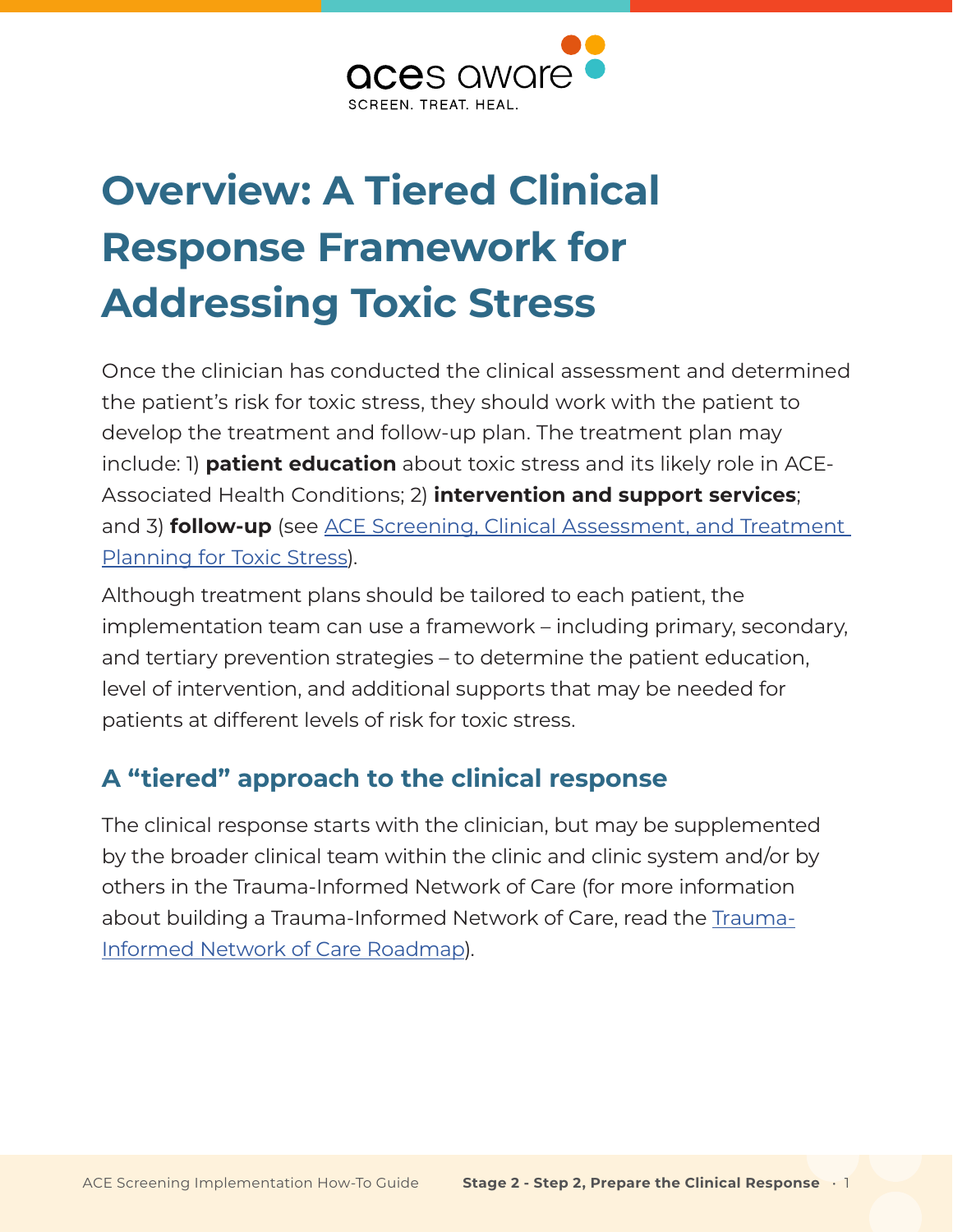

Below is an overview of the tiered framework.

#### **Tier 1 – Primary Prevention**

Efforts that **prevent** harmful exposures that could lead to toxic stress from occurring, such as preventing ACEs and enhancing protective factors. Tier 1 efforts can be targeted to all patients and individuals at lower risk of toxic stress physiology.

#### **Tier 2 – Secondary Prevention**

Efforts to **reduce accumulation of risk factors** for toxic stress, such as subsequent ACEs or other stressors, before the onset of ACE-Associated Health Conditions. Tier 2 is targeted to individuals who are at intermediate risk of toxic stress physiology.

#### **Tier 3 – Tertiary Prevention**

Efforts that seek to **lessen the severity, progression, or complications** from toxic stress and ACE-Associated Health Conditions. Tier 3 is targeted to individuals who are at high risk of toxic stress physiology.

## **A focus on toxic stress mitigation strategies**

The seven evidence-based strategies for mitigating toxic stress are focal points for education and interventions. These strategies should be relevant to the patient's interests and fit within their lifestyle. It is important to work together with the patient to determine what changes and activities might work best for them.

The seven strategies are:

- **•** Supportive relationships, including with caregivers (for children), intimate partner, other family members, and peers/friends;
- **•** High-quality, sufficient sleep;
- **•** Balanced nutrition;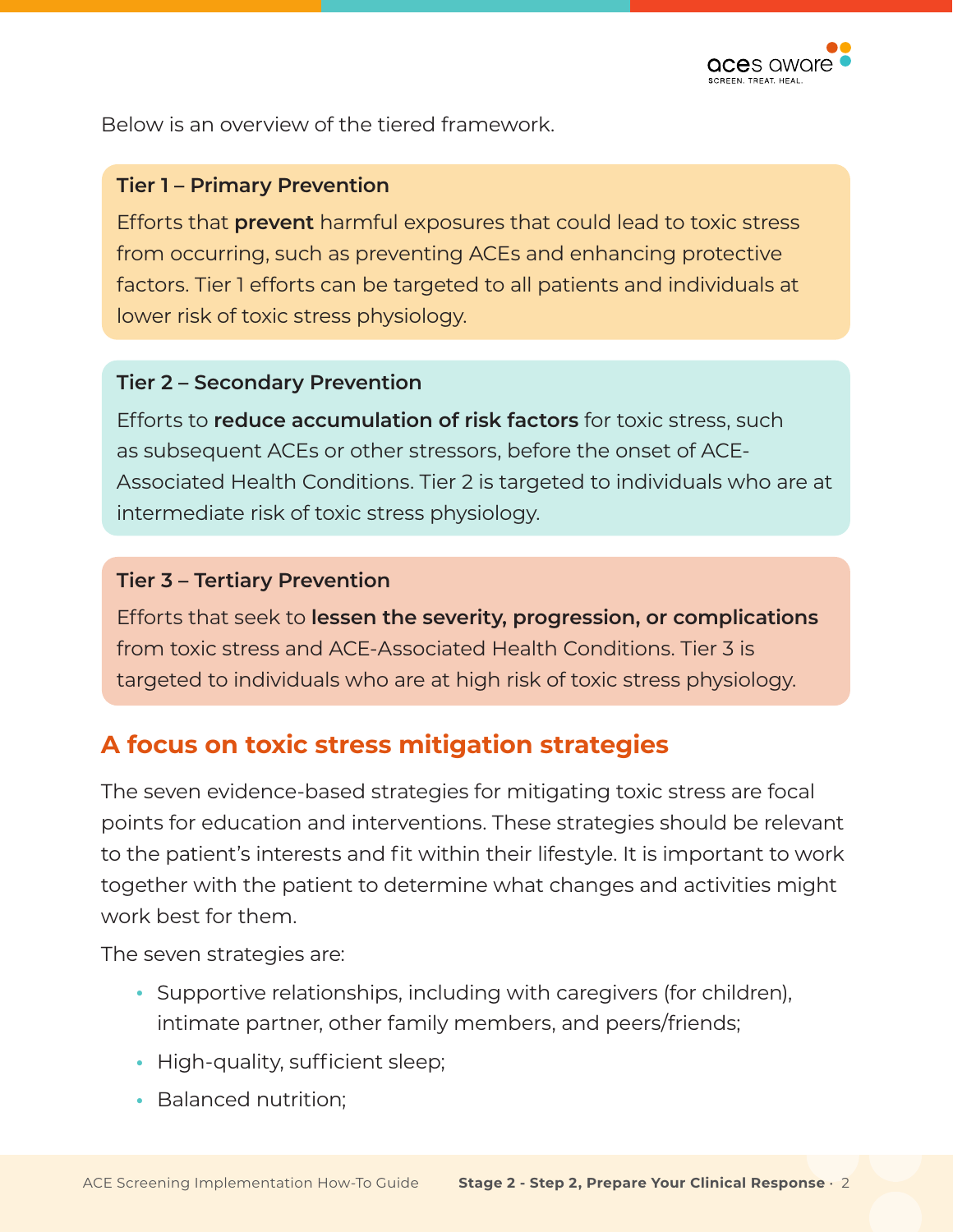

- Regular physical activity;
- Mindfulness and meditation;
- Experiencing nature; and
- Mental health care, including psychotherapy or psychiatric care, and substance use disorder treatment, when indicated.



#### **Figure 1. Toxic Stress-Mitigation Strategies**

**Source:** Bhushan D, et al. The Roadmap for Resilience: The California Surgeon General's Report on Adverse Childhood Experiences, Toxic Stress, and Health. Office of the California Surgeon General, 2020 DOI: 10.48019/PEAM8812: Gilgoff et al. Adverse Childhood Experiences, Outcomes, and Interventions. Pediatric Clinics 2020; 67(2): 259-73.

# **Applying a tiered approach to patient education**

Patient education plays a critical role in supporting all tiers of response. While education on ACEs, toxic stress, and toxic stress mitigation strategies can occur within and outside the clinical setting, patient education is a critical part of the clinical response within the primary care ACE screening workflow.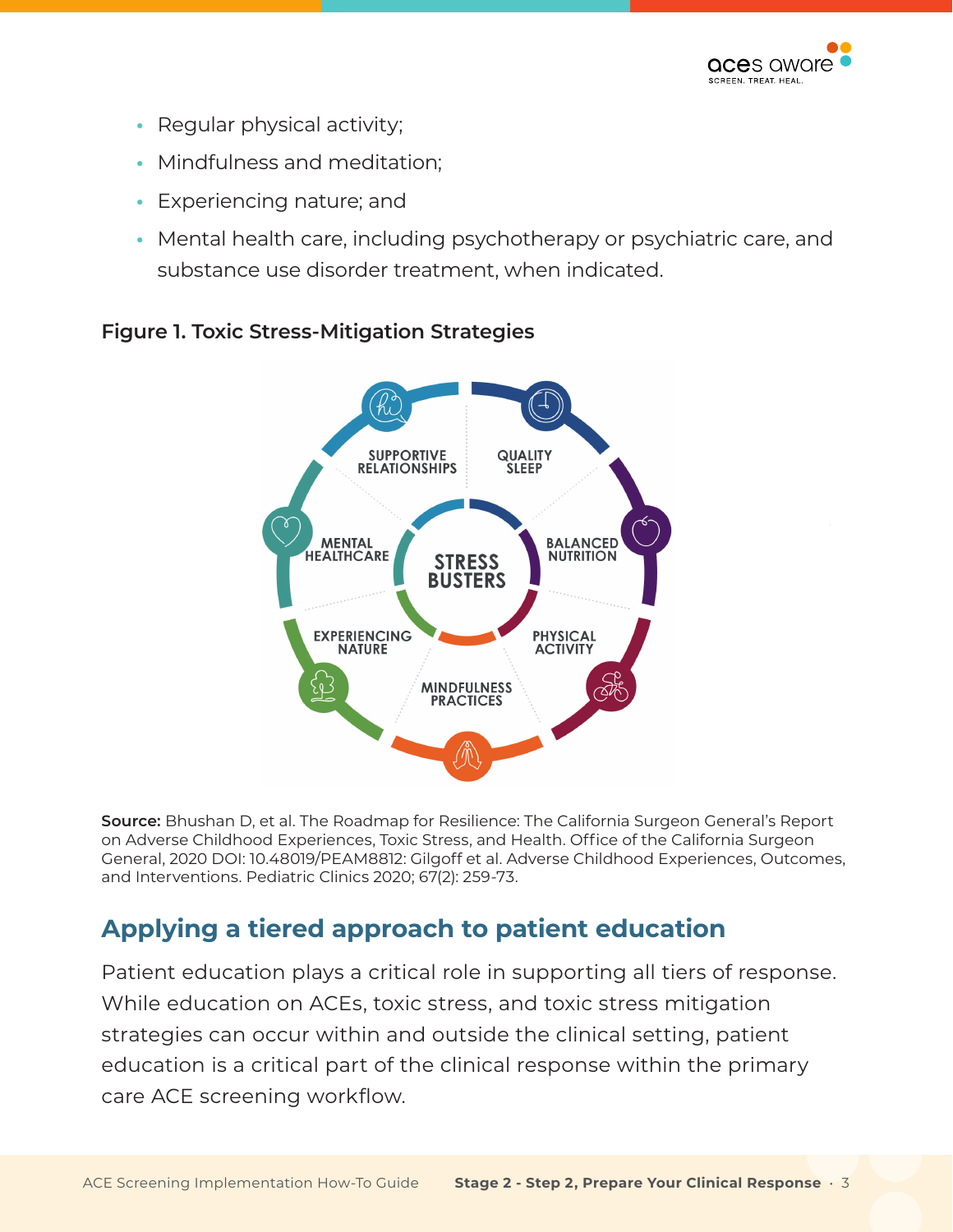

# **General patient education**

Given the prevalence of ACEs and other life stressors, all patients can benefit from general education about the relationship between early adversity, current stressors, and health. This education should focus on what ACEs are, what toxic stress is and how to recognize it, health conditions that can result from ACEs and toxic stress (referred to as ACE-Associated Health Conditions), and strategies for preventing and mitigating toxic stress. Review the [ACEs](https://www.acesaware.org/wp-content/uploads/2021/09/ACEs-Aware-Sample-Scripts-for-Pediatric-Clinical-Teams.pdf)  [Aware Sample Scripts for Pediatric Clinical Teams](https://www.acesaware.org/wp-content/uploads/2021/09/ACEs-Aware-Sample-Scripts-for-Pediatric-Clinical-Teams.pdf) for guidance on how to talk to pediatric patients/caregivers about ACEs and toxic stress.



#### **Tip: Educate everyone**

Consider educational videos, posters, flyers in the waiting rooms, and patient materials to support general education. (Find materials you can use or adapt in the [Patient/Family Education Handouts](https://www.acesaware.org/resources/resources-by-type/patient-family-education-handouts-2/) Resources section of the website.)

#### **Tip: Incorporate trauma-informed care**

The principles of trauma-informed care, including establishing trust, safety, and collaborative decision-making, should be applied universally for every patient. (Read w.)

#### **Tip: Incorporate toxic stress-mitigation strategies**

Use the ACEs Aware Self-Care Tools for [Pediatrics](https://www.acesaware.org/wp-content/uploads/2019/12/Self-Care-Tool-for-Pediatrics.pdf) and [Adults](https://www.acesaware.org/wp-content/uploads/2019/12/Self-Care-Tool-for-Adults.pdf) to support conversations around toxic stress-mitigation strategies.

# **Anticipatory guidance**

Patient education can also take the form of anticipatory guidance. Anticipatory guidance is "proactive counseling that anticipates likely upcoming concerns."[1](#page-19-0) To be effective, it must be timely, appropriate to the patient in their specific community, and relevant so that key recommendations can be adopted by the patient. $2$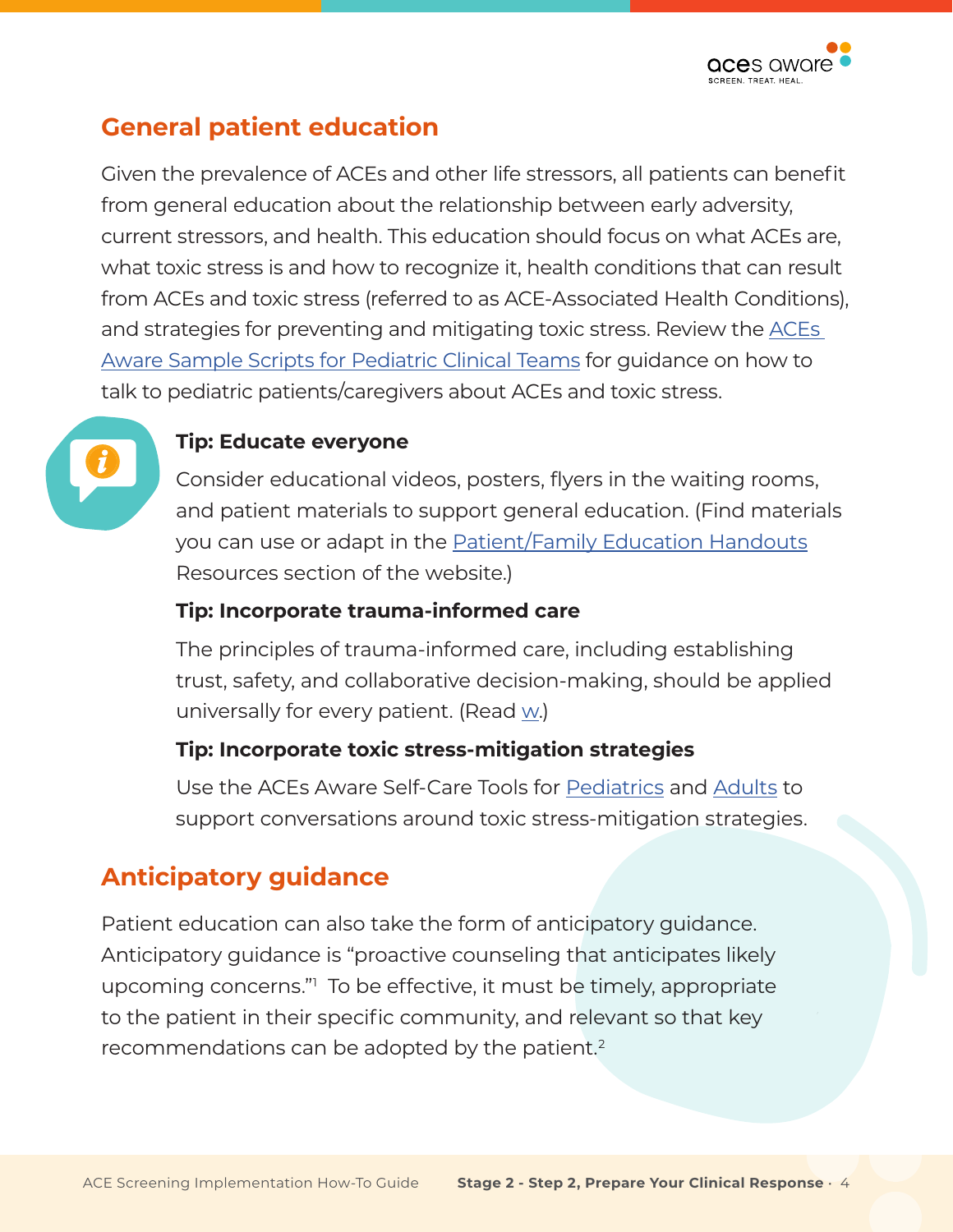

#### **For Tier 1 (individuals considered at low risk for toxic stress):**

The focus of anticipatory guidance is on how ACEs and toxic stress may impact health, ways to mitigate the toxic stress response, and the general importance of evidence-based stress mitigation strategies. For example:

#### 6-month-old Infant Crying and Failure to Thrive Exampl[e3](#page-19-0)

Discuss crying patterns and toxic stress-mitigation strategies with all new parents at their first newborn appointment to prevent ACEs (such as maternal depression, neglect, or physical abuse).

The [CDC Violence Prevention Division](https://www.cdc.gov/violenceprevention/childabuseandneglect/Abusive-Head-Trauma.html) offers tools and strategies to prevent abusive head trauma that include tips for parents around infant crying. Letting parents know that caring for an infant is hard work, that it is ok to ask for help, and that while Infant crying is worse in the first few months, it gets better over time. Provide tips around rocking, swaddling, talking, singing, walking, strolling or even a riding in the car with their infant. Discuss strategies for when a infant continues to cry including checking for signs of illness, and calming yourself down. Letting parents know it is ok to put the baby down in a safe place and call a friend, relative, neighbor, parent helpline, or the clinic. However, it is also important to check on the baby every 5 to 10 minutes and to not leave a baby crying alone for an extended period of time.

#### Obesity Example<sup>[4](#page-19-0)</sup>

Discuss the toxic stress-mitigation strategies — healthy eating strategies, physical activity, mindfulness, supportive relationships, experiencing nature, sleep, and mental health — with all patients to prevent ACE-Associated Health Conditions, including obesity.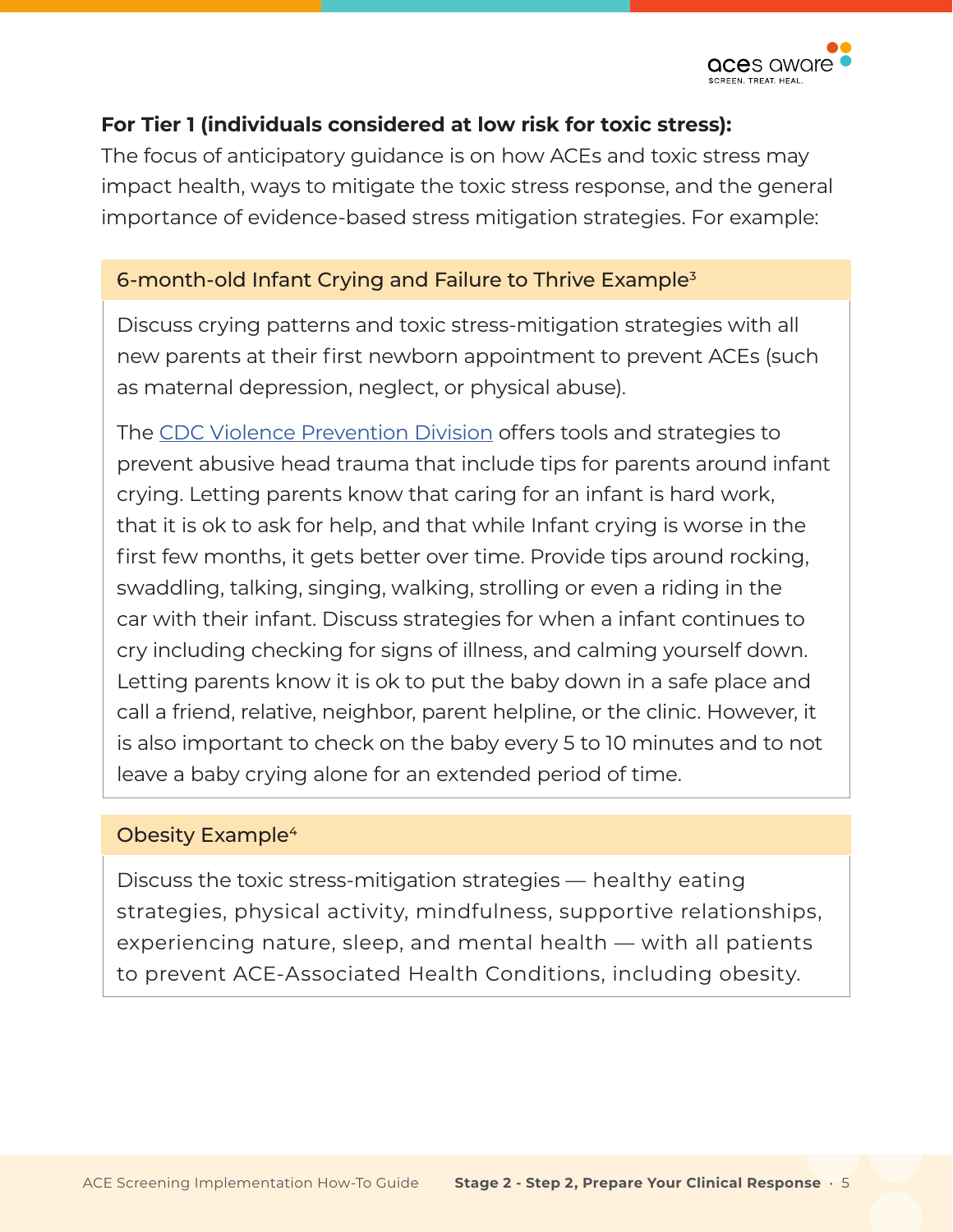

#### **For Tier 2 (individuals considered at intermediate risk of toxic stress):**

Anticipatory guidance focuses more specifically on reducing the accumulation of risk factors for toxic stress, such as subsequent ACEs or other stressors, or increasing toxic stress-mitigation strategies to prevent the onset of ACE-Associated Health Conditions. For example:

#### 6-month-old Infant Crying and Failure to Thrive Example

For intermediate risk of toxic stress such as an infant whose mother has depression (infant's ACE score = 1), and the infant crying is determined to be normal for developmental age (no ACE-Associated Health Conditions), you can respond to parent complaints of the baby crying by: (1) discussing helpful ways to soothe a crying baby and regulate the infant stress-response; (2) providing anticipatory quidance around the caregiver's stress level in coping with a colicky baby to ACEs such as abusive head trauma and neglect; and (3) having a trauma-informed discussion about the importance of the caregiver receiving mental health therapy for depression.

Anticipatory guidance can include a trauma-informed discussion about ways the parent could use toxic stress-mitigation strategies including mental health to help themselves regulate such that the parent could be in a better place to soothe their baby. Phrases such as "put on your own oxygen mask first," "self-care is not selfish," and "you cannot pour from an empty cup," can all be helpful.

#### Obesity Example

For patients with an elevated ACE score and high-normal BMI, an example of anticipatory guidance would be to discuss how stress can biologically increase our desire for high-fat, high-sugar foods.<sup>[5](#page-19-0)</sup> Then work with the patient to identify healthy high-fat, high-sugar foods such as fruits and nuts that they could eat when the craving hits.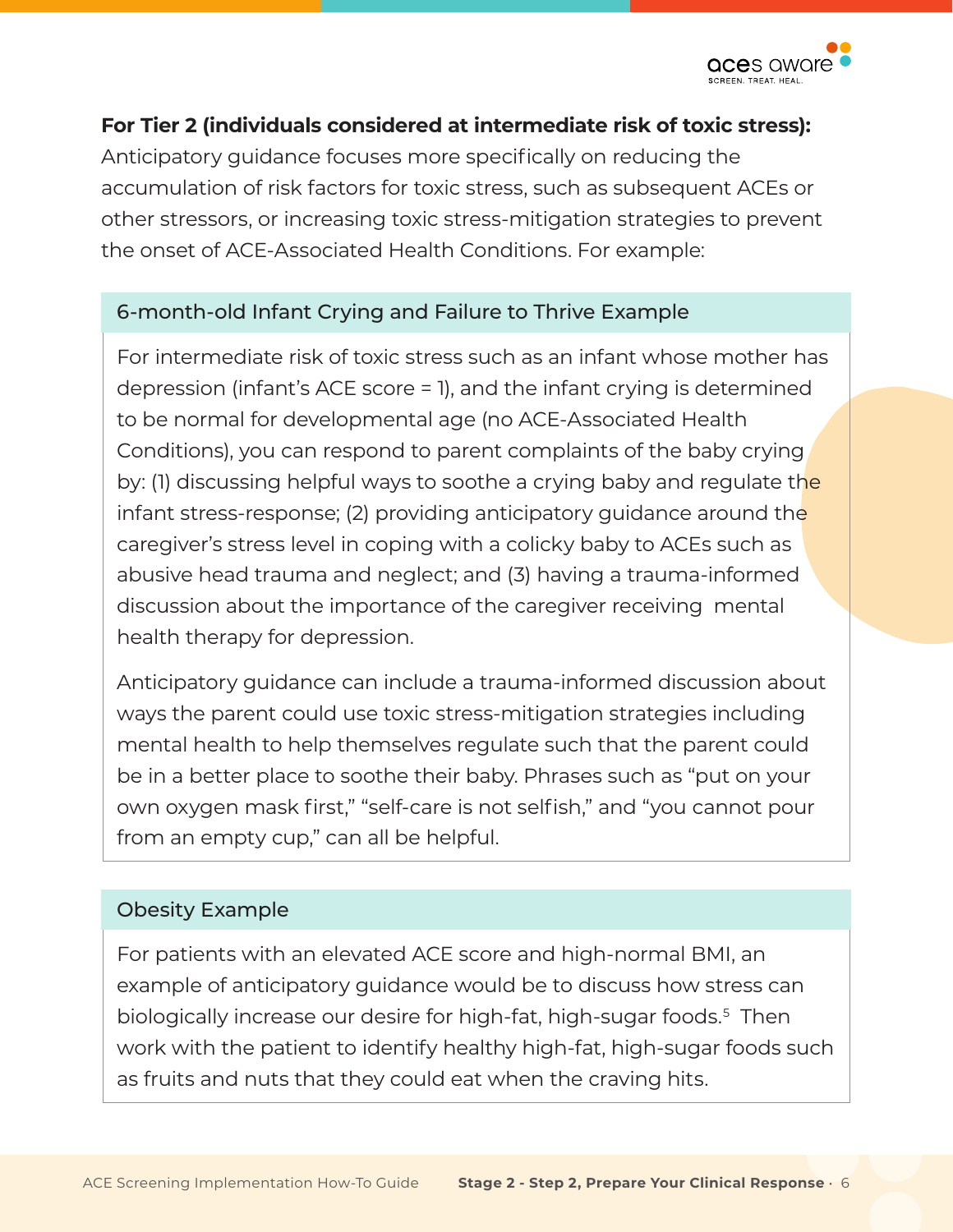

From the California Surgeon General's Report: "Nutritional counseling for patients found to be at intermediate or high risk for toxic stress should include consideration of the biological drive for high-fat, highsugar foods and the complex interplay between food, stress, and neuro-endocrine-immune-metabolic function. Any implication that dietary choices and weight gain are due solely to lack of willpower and poor personal choices is not biologically accurate. A trauma-informed approach can help decrease blame and shame and identify a more comprehensive strategy to treat eating disorders or obesity as part of a toxic stress phenotype.["6](#page-19-0)

#### **For Tier 3 (individuals considered at high risk for toxic stress):**

Anticipatory guidance focuses on lessening the severity, progression, or complications from toxic stress and ACE-Associated Health Conditions and should include discussions around evidence-based, toxic stress-mitigation strategies. (Tier 3 would most likely also involve interventions and support services as well. See next section.) For example:

#### 6-month-old Infant Crying and Failure to Thrive Example

In the case of an infant crying in which the provider has significant concerns related to ACEs and toxic stress, such as maternal depression (an infant ACE) and failure to thrive (FTT, an infant ACE-Associated Health Condition), a higher level of care including education and anticipatory guidance will be needed.

Assuming for this case scenario that other medical causes for increased crying and FTT have been ruled out, the clinical assessment for this infant would be:

6-month-old female presenting with increased crying and failure to thrive likely due to maternal depression and toxic stress physiology. The clinician can use anticipatory guidance to help the caregiver understand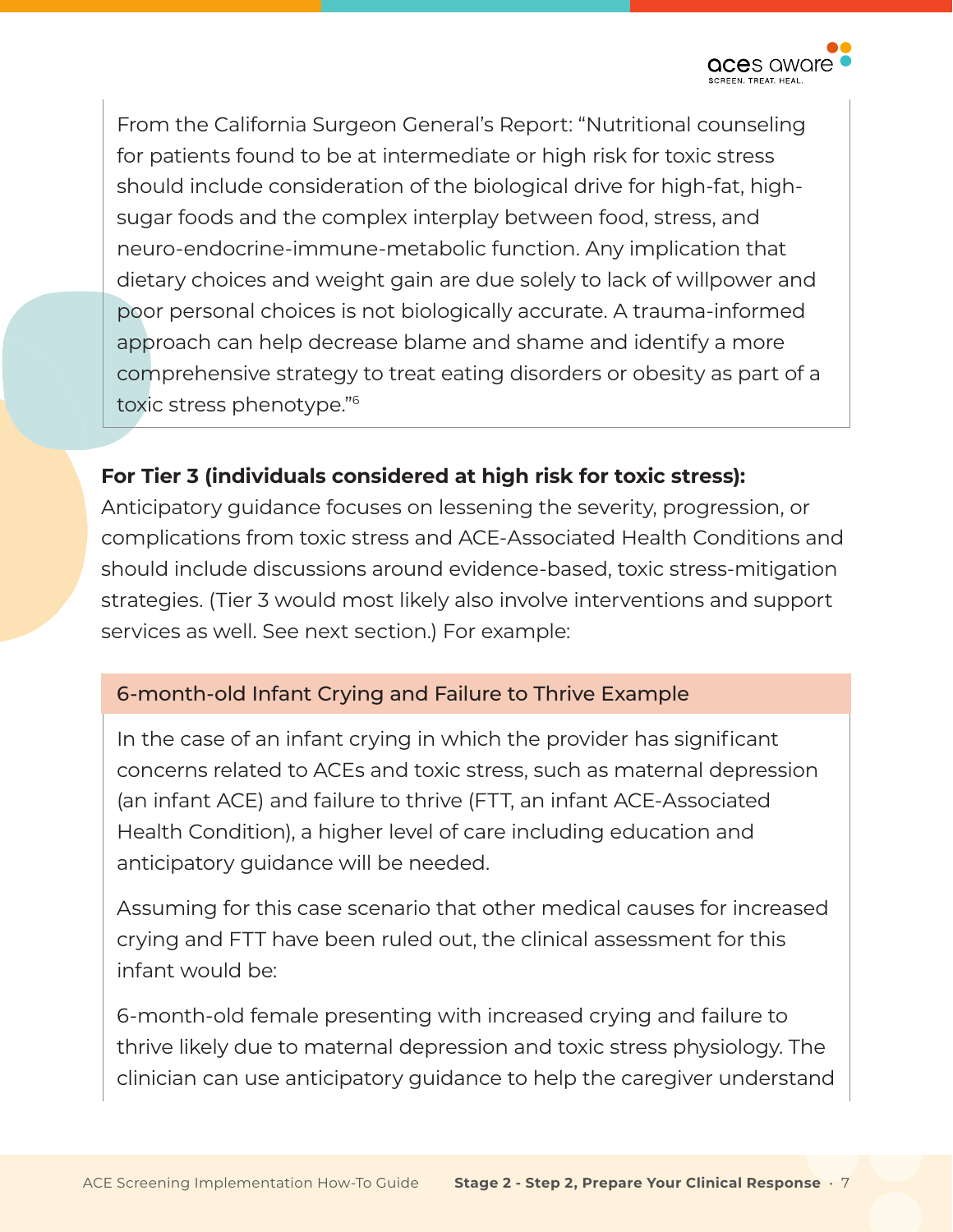

how their depression is impacting the health of their infant. The clinician can have a trauma-informed discussion about the importance of the caregiver receiving mental health therapy for depression and identifying ways to support healthy bonding with their infant (including referral to targeted dyadic therapy discussed in next section).

#### Examples of how to say this to mom:

*"I think that because of what your daughter is experiencing, her body is making more stress hormones than it should. This may be what's affecting her growth. I want to refer you to a specialist that can help you learn how to support the two of you and reduce the amount of stress hormones that her body is making."*

*"We also know that a healthy caregiver is one of the most important ingredients for healthy children so an important part of helping your daughter heal will involve managing your own stress level and practicing taking care of yourself."[7](#page-19-0)*

(See the next section for interventions and support services according to this tiered approach.)

#### Obesity Example

For a patient with a high ACE score and obesity (an ACE-Associated Health Condition), in addition to Tier 2 advice above, the anticipatory guidance can involve motivational techniques to create concrete goals around the seven toxic stress-mitigation strategies to address toxic stress. As a provider you can help the patient understand how the 7 stress-mitigation strategies can help heal the toxic stress – the psychological, neurological, endocrine, metabolic, and immune dysregulation – that is contributing to the patient's obesity.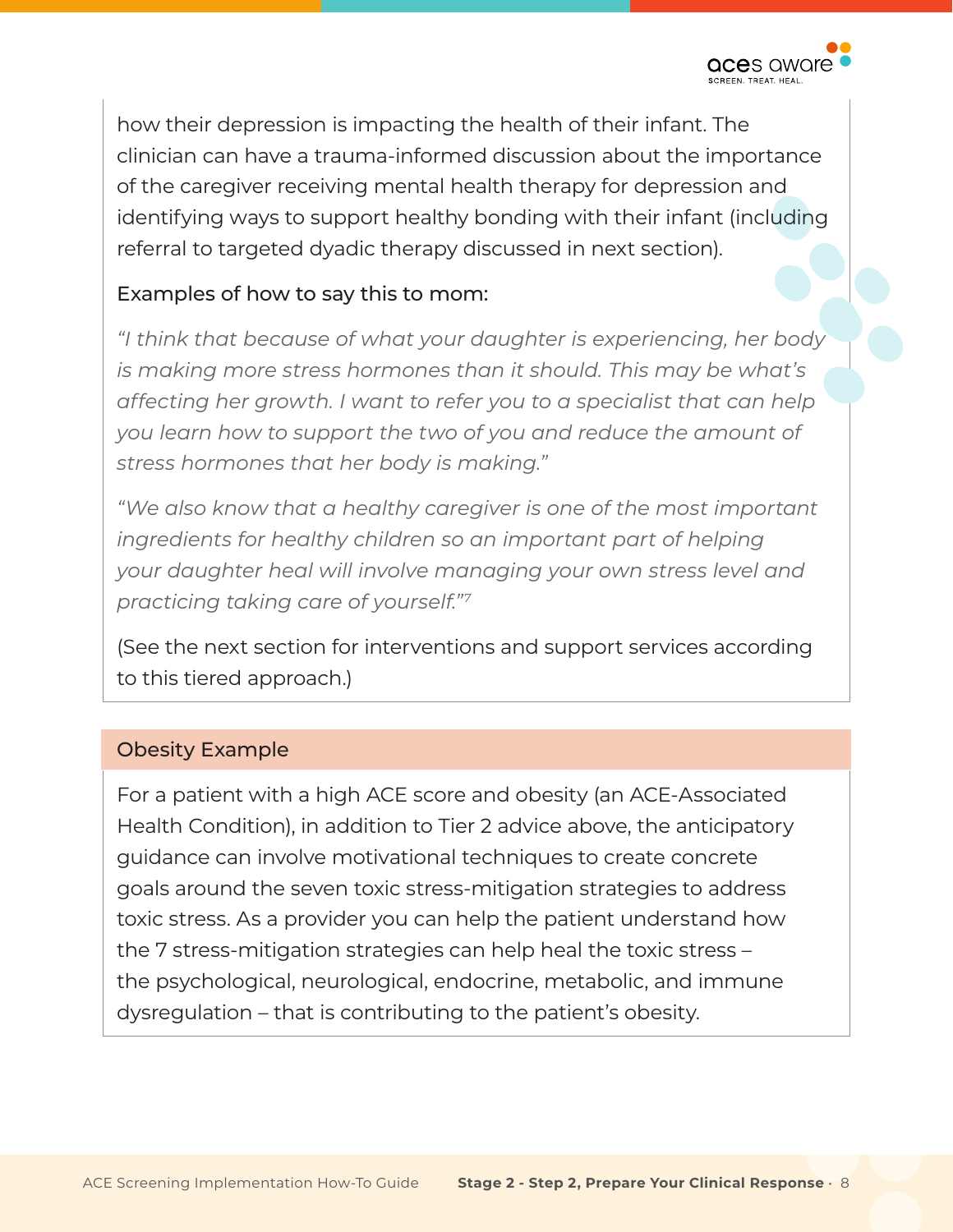

#### Examples of how to say this to the patient:

*"I think that because of your past Adverse Childhood Experiences, the stress hormones in your body are telling you to get prepared for future threats – to eat high fat, high sugar foods and store up that energy in case you need it in the future. I would like to make sure you feel safe now, and to work with you on ways to ways to calm down those stress hormones."* 

Then transition to [motivational interviewing techniques](https://www.aap.org/en/patient-care/healthy-active-living-for-families/communicating-with-families/) such as asking open ended questions:

*"How does this sound to you?"*

*"Have you noticed stress being a part of your weight gain?"*

*"How do you manage your stress?"* 

*"What ideas do you have for how you could lose weight?"* 

#### Make affirming statements:

*"That's a good idea for how you can avoid situations where you may be tempted to eat high fat or high sugar foods."* 

*"It is wonderful that you are getting a good night sleep because that is a great way to calm those stress hormones."* 

Then transition to Reflective Listening and Summarizing:

*"Okay, let me make sure I understand. [Summarize what the patient said.] Do I have that right?"*

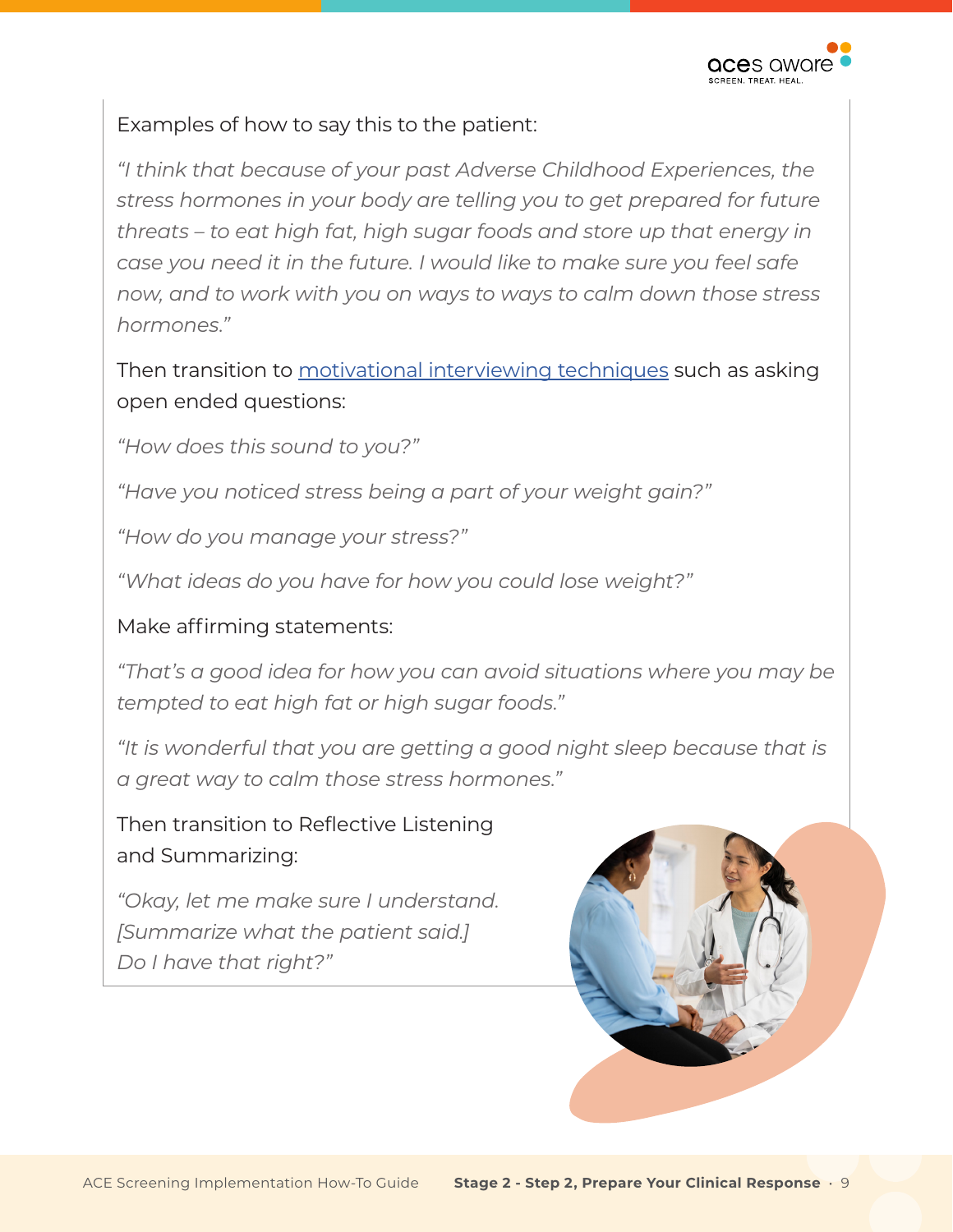

# **Applying a tiered approach to interventions and support services**

A tiered approach to applying toxic stress-mitigation strategies can also be used as a framework for considering interventions and support services that can help regulate the toxic stress response. Interventions and support services can be useful in primary and secondary prevention to help patients augment their protective factors. For tertiary prevention efforts, clinicians can use these areas of focus as a guide for which interventions may be most effective.

Interventions and support services include those that are physician-led and/ or clinic-based. They could also be links to subspecialty services and external resources. What you recommend to patients will depend on the resources at your clinic and in your community – it will also help you identify where additional support services may be needed. Some examples include:

- **• Physician-led interventions:** Group well-child visits to promote supportive relationships, discuss sleep hygiene or the use of medication such as melatonin if necessary, write "park prescriptions" to increase access to nature, discuss the importance of dietary strategies such as omega-3 fatty acids in decreasing inflammation, and teaching diaphragmatic breathing technique (belly breathing) as a mindfulness strategy.
- **• Clinic-based efforts:** Access to integrated behavioral health, offer a parenting skill development program, offer support groups on site, and host a farmer's market in front of the clinic.
- **• Subspecialty services:** Referral to a dietician, a sleep specialist, social worker, psychiatrist, psychologist, developmental or behavioral pediatrician, and medical specialists such as neurologists, pulmonologists, endocrinologists, immunologists, and gastroenterologists.
- **• Community-based resources:** Connections to school- or communitybased programs and social services.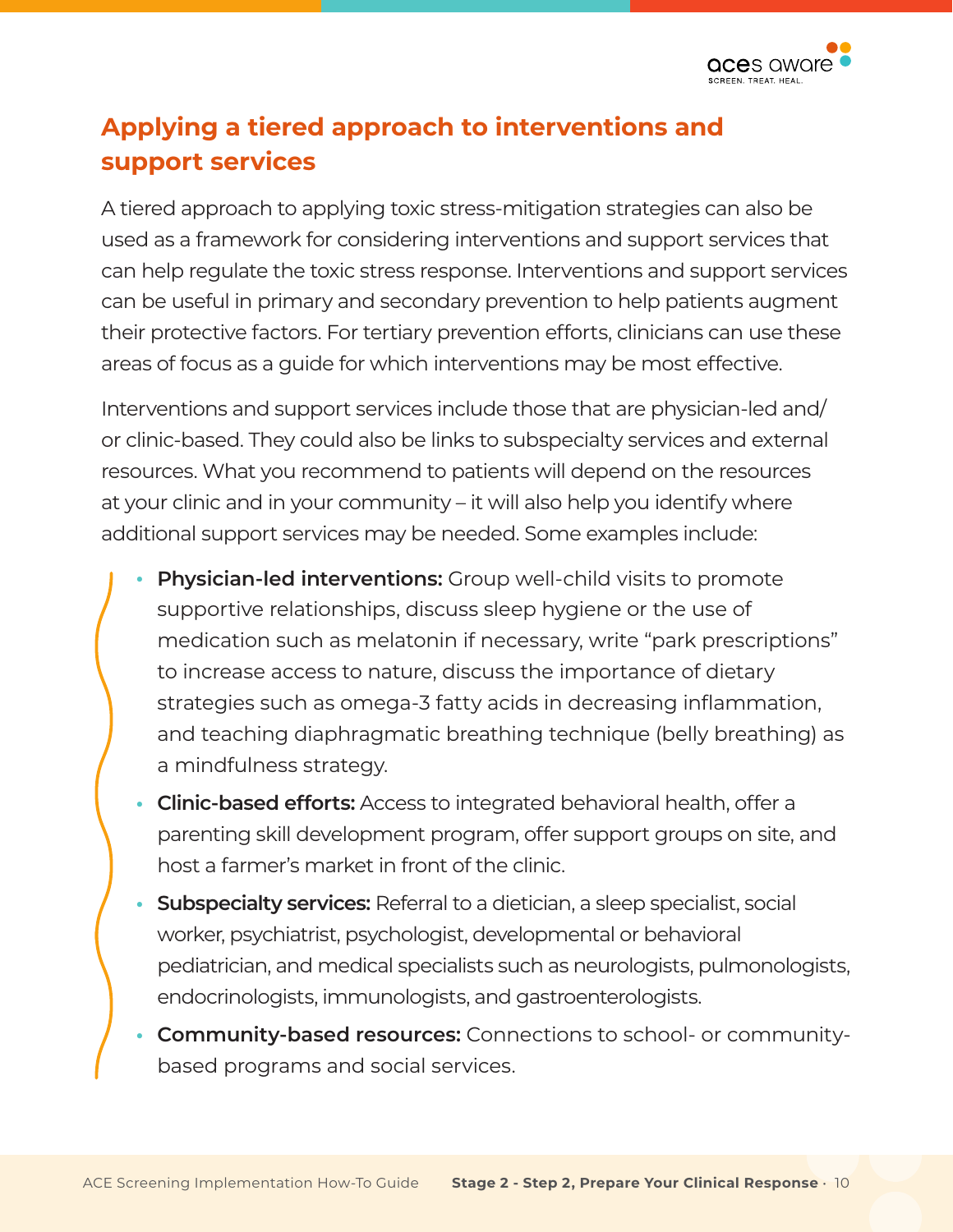

#### **Check Out ACEs Aware Resources**

- Utilize the age-appropriate **ACEs Aware ACEs and Toxic** [Stress Risk Assessment Algorithm](https://www.acesaware.org/wp-content/uploads/2019/12/ACE-Clinical-Workflows-Algorithms-and-ACE-Associated-Health-Conditions.pdf), which provides recommendations for the clinical response and follow-up based on risk of toxic stress.
- **•** Review evidence-based toxic stress-mitigation strategies. See [Part II of the Roadmap to Resilience](https://osg.ca.gov/wp-content/uploads/sites/266/2020/12/Part-II-3.-Tertiary-Prevention-Strategies-in-Healthcare.pdf), published by the Office of the California Surgeon General, for interventions that can be employed at varying degrees of intensity to address a patient's toxic stress physiology[.8](#page-19-0)
- Review the [ACEs Aware Trauma-Informed Network of Care Roadmap](https://www.acesaware.org/wp-content/uploads/2021/06/Aces-Aware-Network-of-Care-Roadmap.pdf) for more information on the role of the Network of Care.

#### **For Tier 1 (individuals considered low risk for toxic stress):**

The focus of the intervention is to highlight the general importance of evidence-based toxic stress mitigation strategies. For example:

#### 6-month-old Infant Crying and Failure to Thrive Example<sup>9</sup>

Universal strategies to promote parent-child bonding and stressmitigation strategies can help all parents feel better equipped to deal with a crying infant and can prevent ACEs and AAHCs.

Depending on the resources at your clinic facility and community, helpful interventions and support services for all new parents could include programs such as Reach Out and Read, Video Interaction Project, group clinic visits, local parenting classes, and other programs that bolster the "supportive relationships" toxic stressmitigation strategy.<sup>10</sup> Similarly, all parents could be provided a list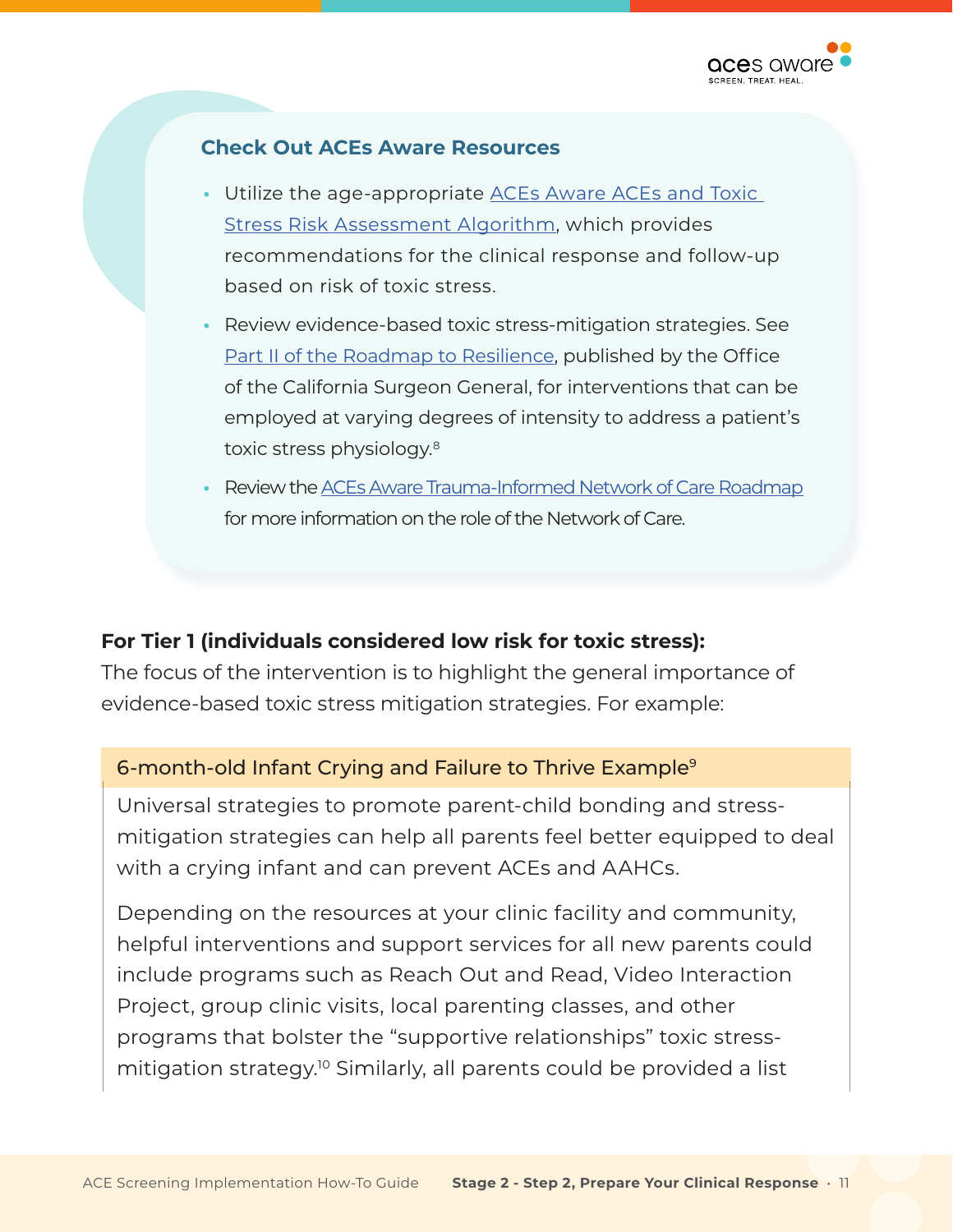

with helpful toxic stress-mitigation strategies available at your clinic or in the community such as local parks, exercise programs, farmer's markets that accept Electronic Benefit Transfer (EBT), mindfulness programs, etc.

#### Obesity Example<sup>11</sup>

Depending on the resources at your clinic facility, helpful interventions and support services for all patients could include recommendations on the importance of an anti-inflammatory diet such as the Mediterranean diet, staying away from pro-inflammatory foods such as processed and fast-foods,<sup>12</sup> as well as links to helpful toxic stress-mitigation strategies such as local parks, exercise programs, farmer's markets that accept EBT, mindfulness programs, etc.

#### **For Tier 2 (individuals considered at intermediate risk of toxic stress):**

Interventions focus more specifically on reducing the accumulation of risk factors for toxic stress, such as subsequent ACEs or other stressors, or increasing toxic stress-mitigation strategies to prevent the onset of ACE-Associated Health Conditions. For example:

#### 6-month-old Infant Crying and Failure to Thrive Example

For intermediate risk of toxic stress such as an infant whose mother has depression (ACE = 1), and the infant crying is determined to be normal for developmental age (no ACE-Associated Health Conditions), interventions and support services could include a referral for home visiting and care coordination to connect mother with mental health treatment for her depression[.13](#page-20-0)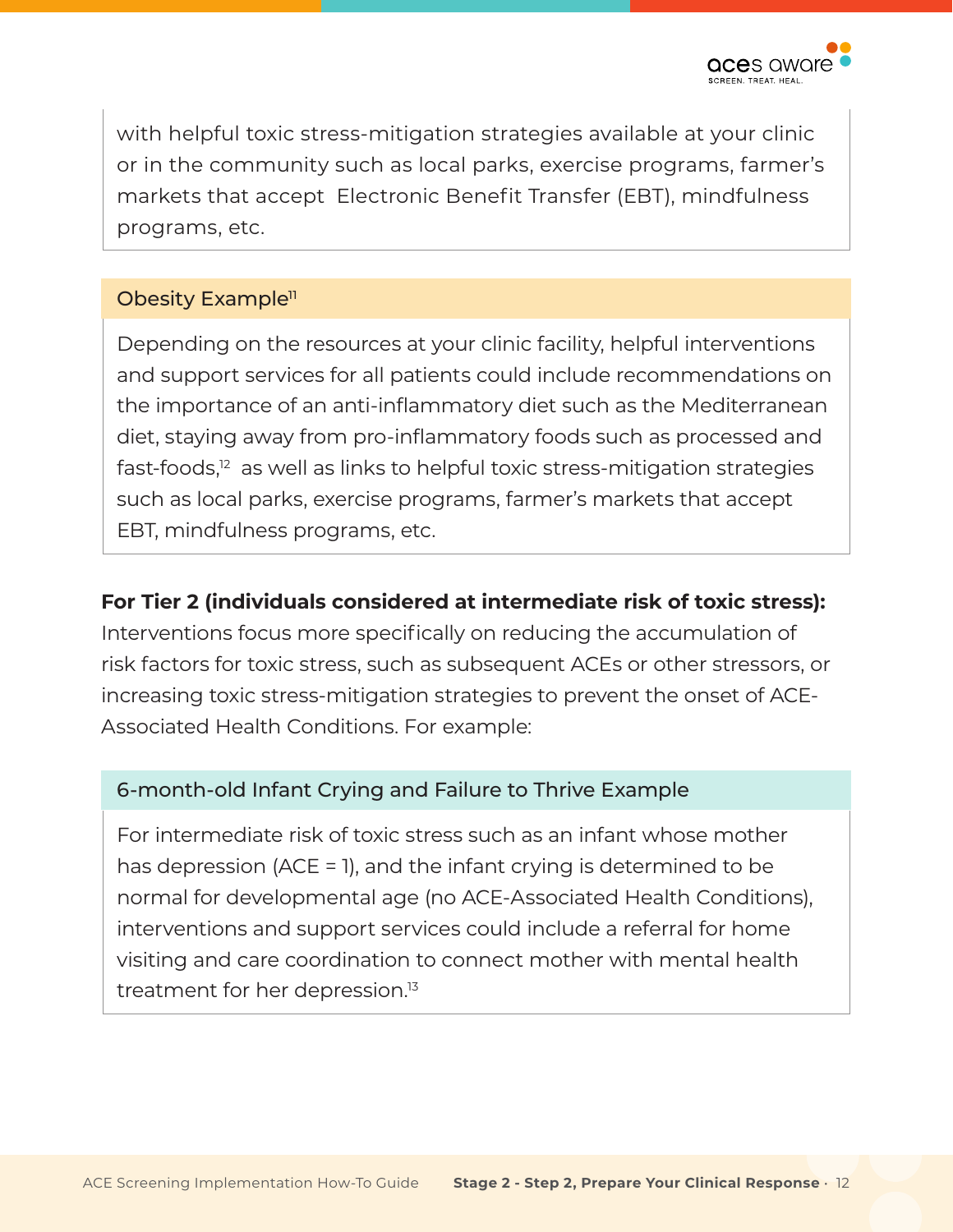

#### Obesity Example

For patients with an elevated ACE score and high-normal BMI, a higher level of interventions and support services may be needed. This could include considering anti-inflammatory supplements such as omega-3 fatty acids to buffer risk for metabolic syndrome, $14$  connecting the patient to nutritionist support, and using motivational interviewing techniques to explore other toxic stress-mitigation strategies such as taking walks with a friend (nature/ exercise/ supportive relationships), practicing self-compassion-centered mindfulness[,15](#page-20-0) and improving sleep quality.<sup>16</sup>

#### **For Tier 3 (individuals considered at high risk for toxic stress**):

Interventions and support services focus on lessening the severity, progression, or complications from toxic stress and ACE-Associated Health Conditions and should include evidence-based, toxic stressmitigation strategies. For example:

#### 6-month-old Infant Crying and Failure to Thrive Example<sup>17</sup>

In the case of an infant crying in which the provider has significant concerns related to ACEs and Toxic Stress such as maternal depression (an infant ACE) and failure to thrive (an infant ACE-Associated Health Condition), a higher level of care will be needed.

Assuming for this case scenario that other medical causes for FTT have been ruled out, the clinical assessment for this infant would be:

6 month-old female with excessive crying and failure to thrive likely due to maternal depression and toxic stress physiology. This infant needs a higher level of intervention and support services that can include:

- Nutritional supplementation.
- Addressing food insecurity and referring to WIC if needed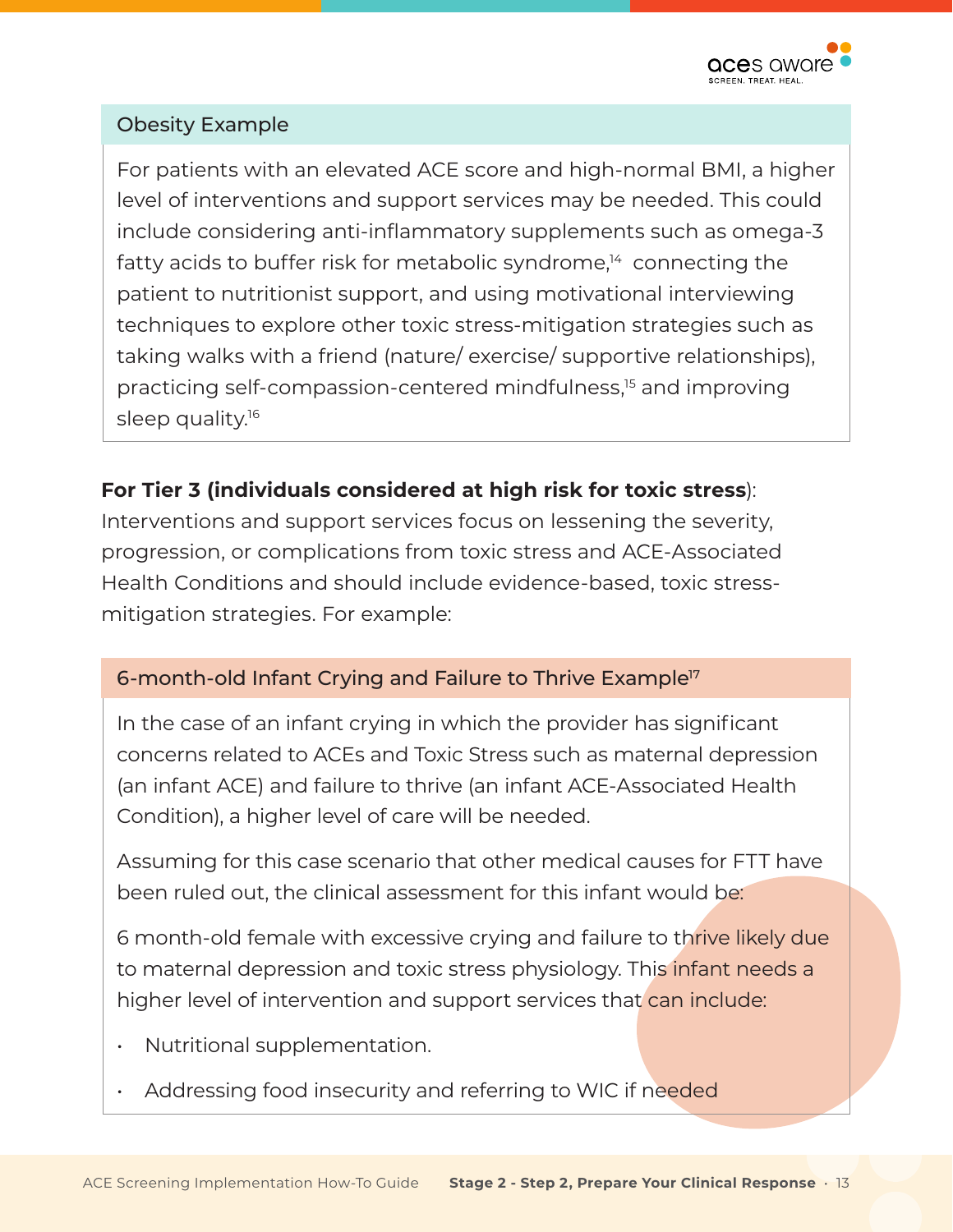

- <span id="page-13-0"></span>• Referring to targeted dyadic intervention such as Attachment and Biobehavioral Catch-up (ABC), Child Parent Psychotherapy, or Parent-Child Interaction Therapy (PCIT) to support the caregiver and the infant's health and well-being.<sup>18</sup>
- Addressing potential sleep disorders or problems.
- Depending on degree of failure to thrive and level of concern for neglect, consideration of whether a report to Child Welfare Services is needed.
- Follow-up visits weekly to every few months depending on need.

#### Obesity Example<sup>19</sup>

For a patient with a high ACE score and obesity (an ACE-Associated Health Condition) the clinical assessment would include high risk for toxic stress. In addition to tier 1 and 2 recommendations above, interventions and support services may involve:

- Creating a multidisciplinary team of support including an obesity medical specialist, dietician or nutritionist, specialist in physical activity, psychiatrist or psychologist, nurse, social worker, and the primary care provider.
- Helping the patient better engage in aerobic physical activity and resistance training by linking to professional trainers, support groups or clinic-based exercise programs.
- Addressing potential sleep issues such as obstructive sleep apnea, trouble falling asleep, sleep eating, nightmares, etc.
- Referring to a mindfulness-based intervention<sup>[20](#page-20-0)</sup> to address binge eating or emotional eating.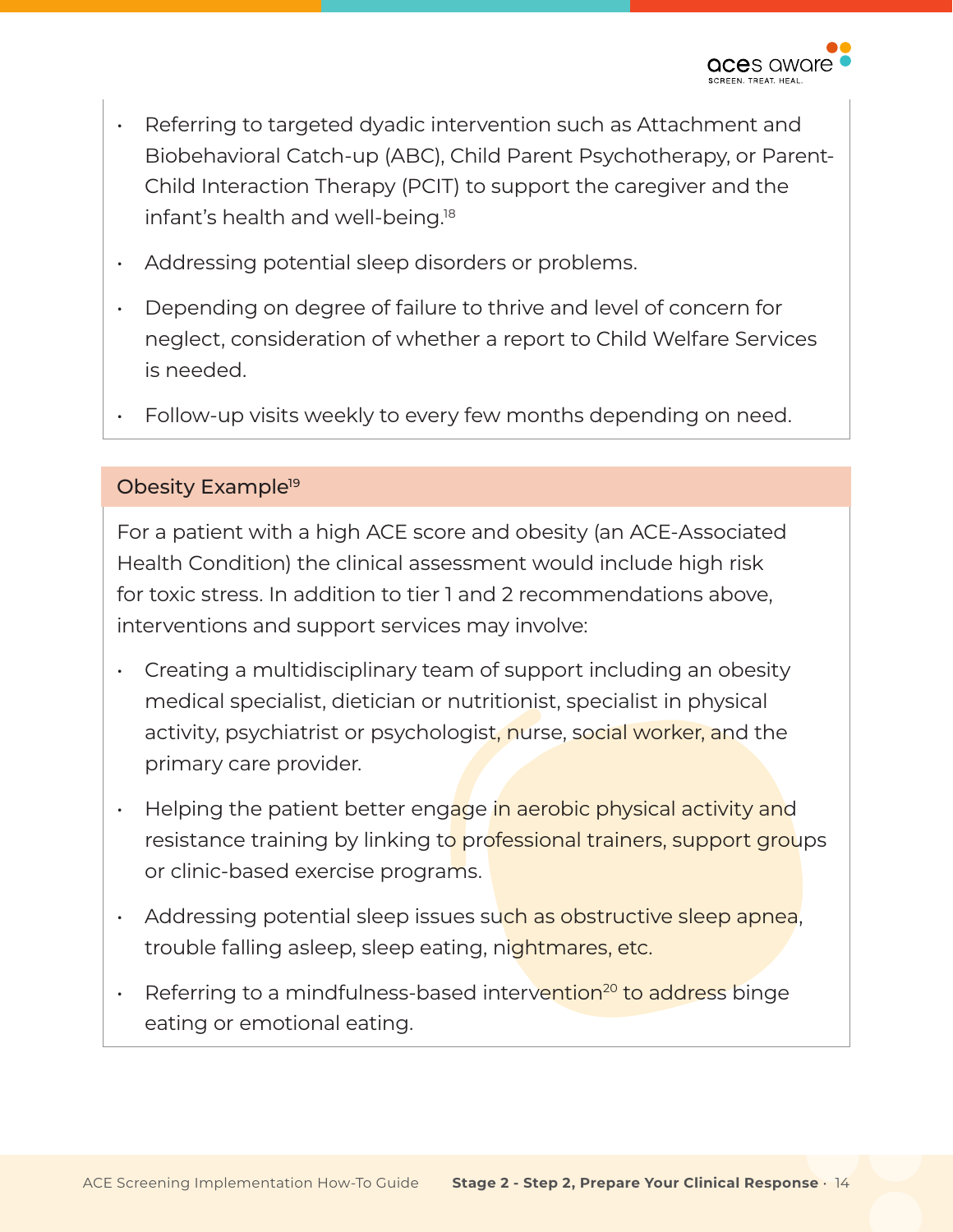

- Referring to behavioral weight-loss program and/or Cognitive Behavioral Therapy of Obesity<sup>21</sup>
- Screening for co-morbidities such as glucose intolerance, diabetes dyslipidemia, asthma, heart disease and mental health issues  $including$  depression or anxiety<sup>22</sup> and addressing positive screens such as referring to mental health therapy if indicated.

## **Putting it All Together**

You and your clinical team can start using a tiered approach to patient education and interventions and support services. Review [ACE Screening,](https://www.acesaware.org/wp-content/uploads/2021/09/ACE-Screening-Clinical-Assessment-and-Treatment-Planning-for-Toxic-Stress.pdf)  [Clinical Assessment, and Treatment Planning for Toxic Stress](https://www.acesaware.org/wp-content/uploads/2021/09/ACE-Screening-Clinical-Assessment-and-Treatment-Planning-for-Toxic-Stress.pdf) for a case example of education, anticipatory guidance, and interventions and support services for a patient with high risk of toxic stress. ACEs Aware is working on providing additional information on how to apply a tiered approach to each of the seven toxic stress-mitigation strategies.

> A helpful example of a tiered approach to relational health interventions and support services that could be used to treat toxic stress in pediatric primary care comes from an article by Dr. Garner and Dr. Young and the Committee On Psychosocial Aspects Of Child And Family Health, Section On Developmental And Behavioral Pediatrics, Council On Early Childhood. See Figure 2. on the following page.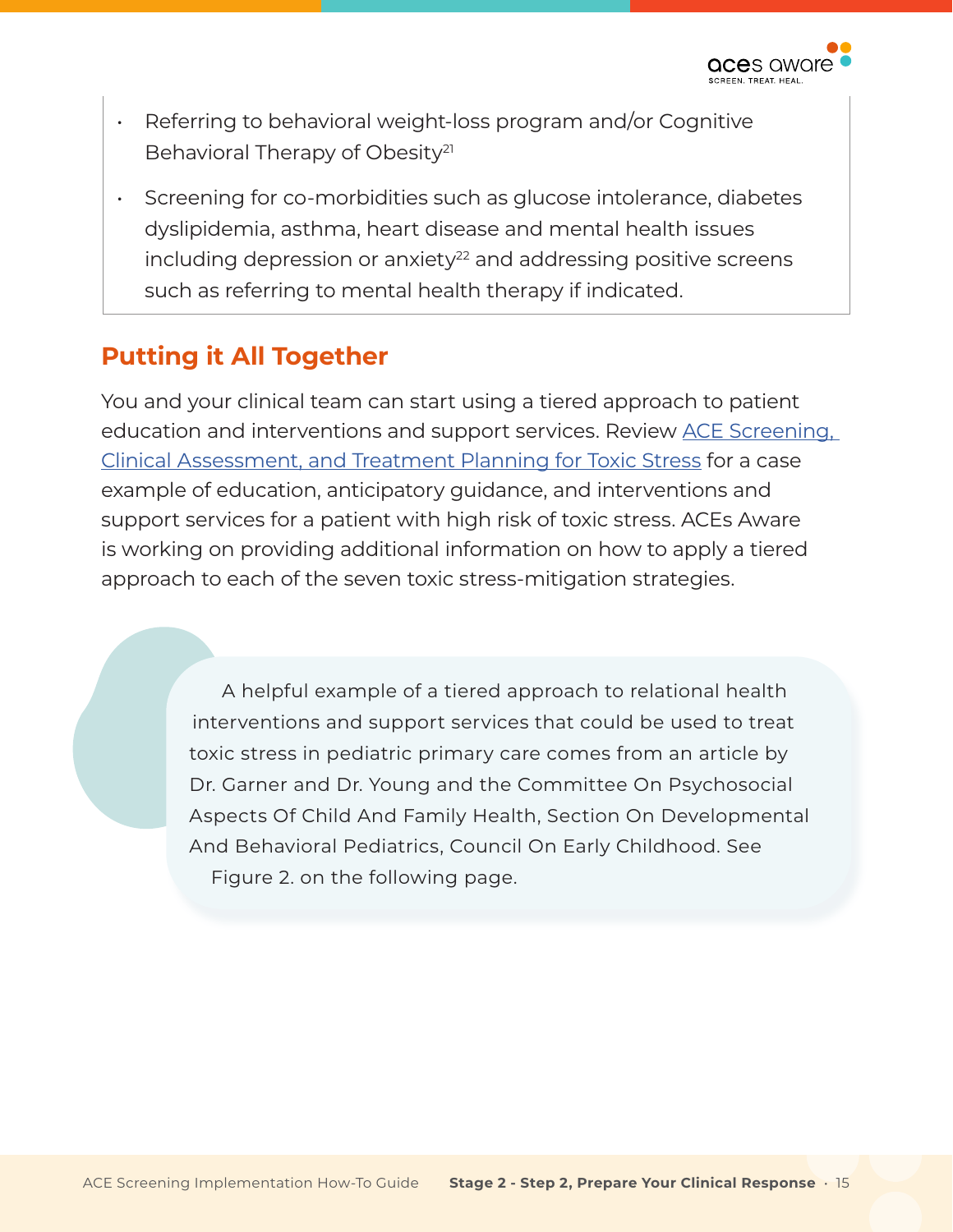#### **Figure 2. An Example of an Integrated Public Health Approach for Relational Health Interventions & Support Services**

| <b>Public Health</b><br>Level | <b>Types of</b><br>Prevention | Approaches to<br><b>Toxic Stress</b>                                                                    | <b>Examples</b>                                                                | Approaches to<br><b>Relational Health</b>                      |
|-------------------------------|-------------------------------|---------------------------------------------------------------------------------------------------------|--------------------------------------------------------------------------------|----------------------------------------------------------------|
|                               | Tertiary                      | <b>Indicated Treatments</b><br>for toxic stress related<br>diagnoses (e.g. anxiety<br>depression, PTSD) | <b>ABC</b><br><b>PCIT</b><br><b>CPP</b><br>TF-CBT                              | <b>Repair strained</b><br>or compromised<br>relationships      |
| 2                             | Secondary                     | <b>Targeted Interventions</b><br>for those at higher risk<br>for toxic stress responses                 | <b>Parent/Child ACEs</b><br><b>SDoH</b><br><b>BStC</b>                         | <b>Identify / Address</b><br>potential barriers<br>to SSNRs    |
|                               | Primary                       | <b>Universal Preventions</b><br>for all                                                                 | <b>Positive Parenting</b><br><b>ROR</b><br>Play<br><b>Consistent Messaging</b> | <b>Promote SSNRs</b><br>by building 2-Gen<br>relational skills |

**Figure notes:** A public health approach to prevent childhood toxic stress is a public health approach to promote national health. Many of the components of a public health approach to prevent, mitigate, and treat toxic stress responses (see examples) are also components of a public health approach to promote, identify barriers to, and repair SSNRs. The examples provided are illustrative and not intended to be comprehensive or exhaustive. BStC, biological sensitivity to context; PTSD, posttraumatic stress disorder. Adapted with permission from Garner AS, Saul RA. Thinking Developmentally: Nurturing Wellness in Childhood to Promote Lifelong Health. Itasca, IL: American Academy of Pediatrics; 2018

**Source:** Garner, A. and Yogman, M., 2021. Preventing Childhood Toxic Stress: Partnering With Families and Communities to Promote Relational Health. Pediatrics.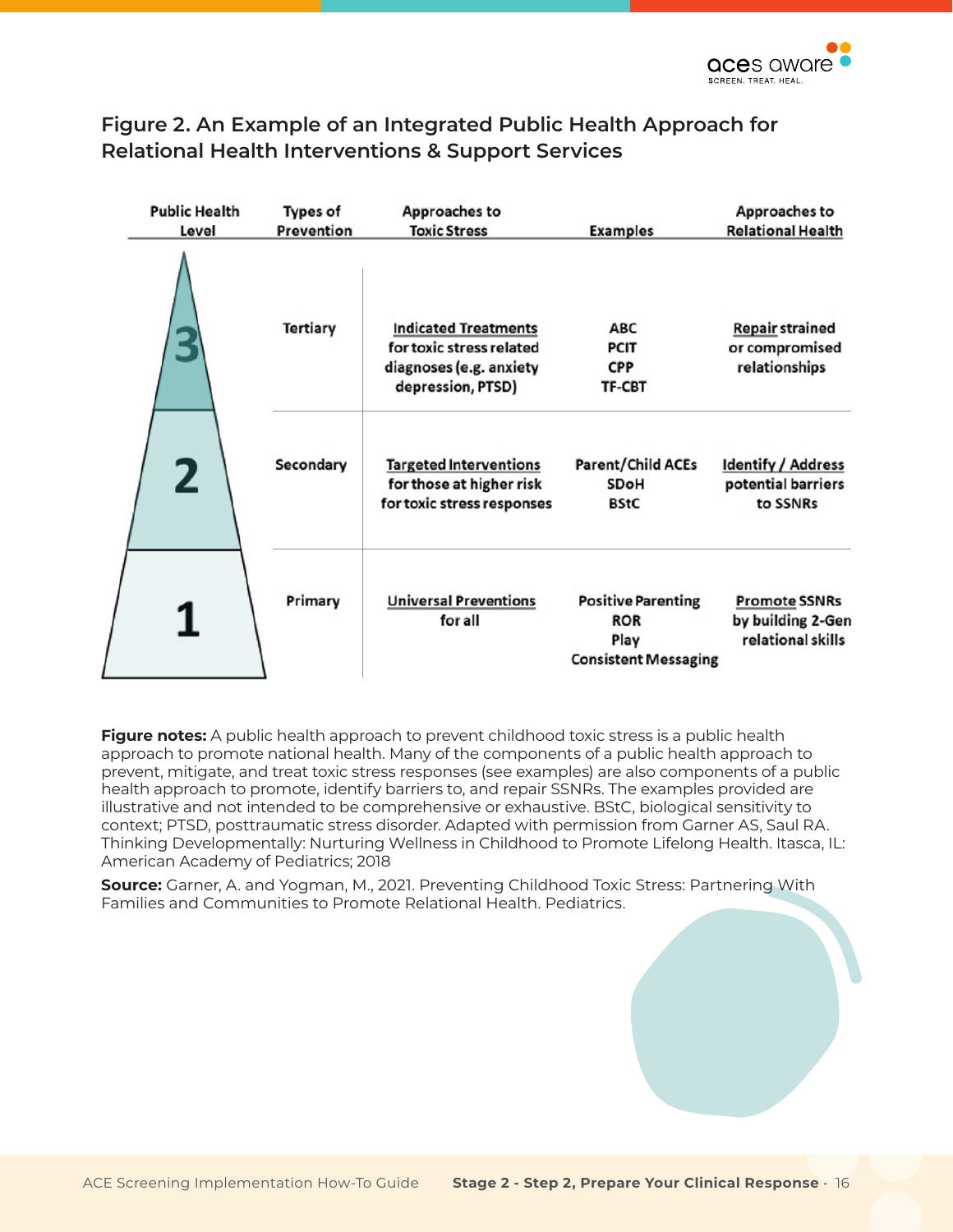

While the scientific literature does not offer a specific example of a tiered response to treating toxic stress in the adult primary care setting, there are a number of frameworks for other treatable conditions. Below is an example for pain management that could be used as a model for implementing a similar ACEs and toxic stress mitigation stepped care approach.

#### **Figure 3. Project STEP-ing out**



**Figure notes:** Modified Stepped Care Model for Pain Management at CHCI. Abbreviations: CHCI, Community Health Center, Inc.; ECHO, Extension for Community Health Outcomes.

**Source:** Anderson DR, Zlateva I, Coman EN, Khatri K, Tian T, Kerns RD. 2016. Improving pain care through implementation of the Stepped Care Model at a multisite community health center. J Pain Res. 2016 Nov 11;9:1021-1029.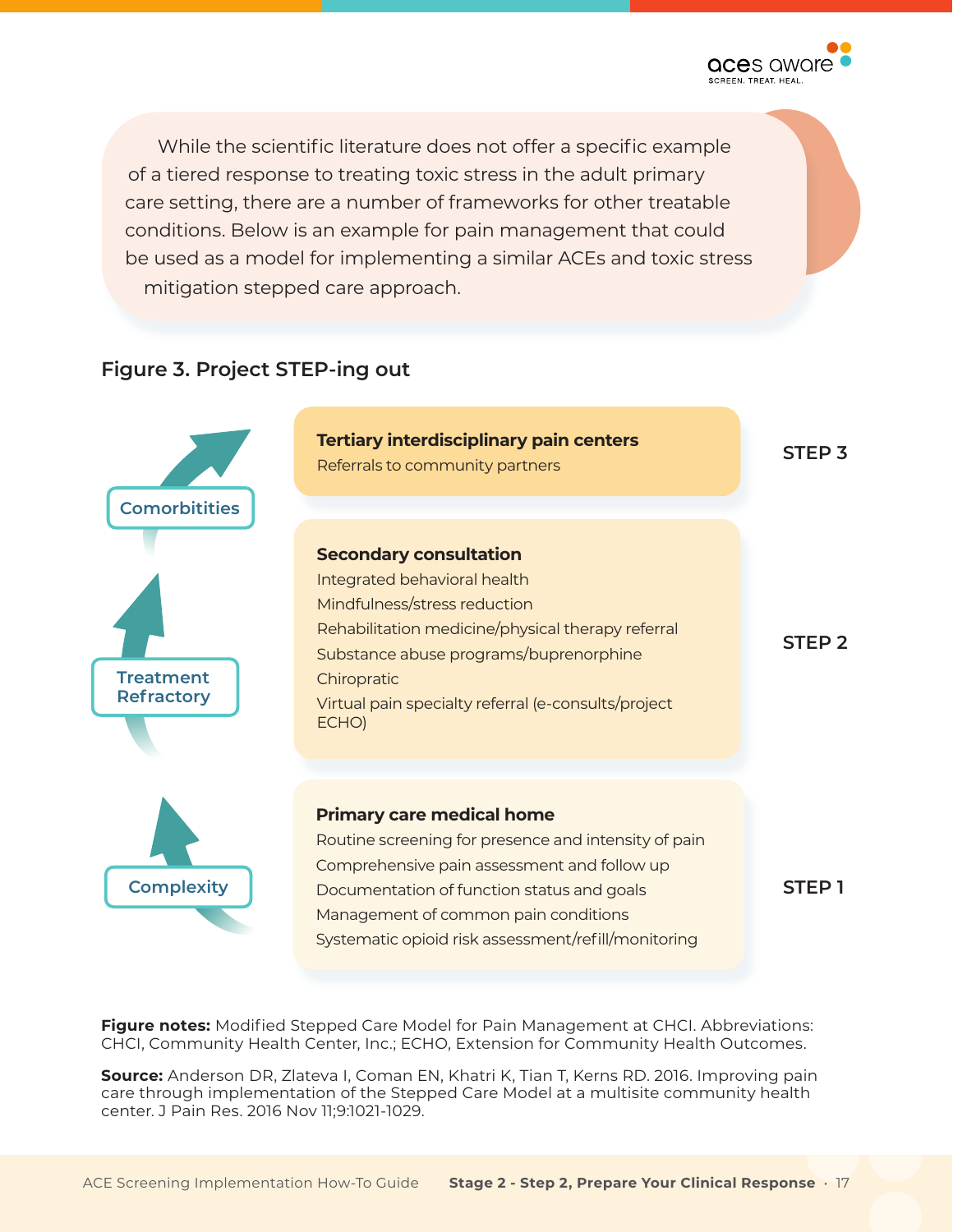

## **Prepare clinicians to provide a tiered clinical response**

There are several ways the implementation team can make it easier for clinicians to integrate these clinical responses into their workflow.

- **Offer training on toxic stress-mitigation strategies:** Train clinicians on the seven evidence-based toxic stress-mitigation strategies, which may include bringing in experts on specific strategies. Provide patient education tools such as the [ACEs](https://www.acesaware.org/wp-content/uploads/2019/12/Self-Care-Tool-for-Adults.pdf)  [Aware Self-Care Tool for Adults](https://www.acesaware.org/wp-content/uploads/2019/12/Self-Care-Tool-for-Adults.pdf) and [ACEs Aware Self-Care Tool for](https://www.acesaware.org/wp-content/uploads/2019/12/Self-Care-Tool-for-Pediatrics.pdf)  [Pediatrics,](https://www.acesaware.org/wp-content/uploads/2019/12/Self-Care-Tool-for-Pediatrics.pdf) scripts, and handouts (e.g., for each of the evidencebased toxic stress-mitigation strategies; see the [Patient/Family](https://www.acesaware.org/resources/resources-by-type/patient-family-education-handouts-2/)  [Education Handouts](https://www.acesaware.org/resources/resources-by-type/patient-family-education-handouts-2/) of ACEs Aware Resources).
- **• Provide scripts:** How your clinical team communicates with patients is important. Consider developing scripts and/or using acronyms to help prepare your clinical team to offer patient education and to introduce interventions and support services. [See Stage 2 - Step 1](https://www.acesaware.org/implement-screening/stage-2-select-approach/step-1-determine-who-and-how-you-will-screen/)  of the How-to Guide for sample scripts that you can tailor for your practice. Educate clinical teams on techniques for interacting with patients in ways that are non-judgmental, empathic, and patient centered. Consider the following techniques:
	- Motivational interviewing, including OARS: Open ended questions, Affirming, Reflective listening, and Summarizing<sup>[23](#page-20-0)</sup>
	- $\cdot$  REAP: Reflect, Empathize, Assess, and Plan<sup>24</sup>
- **Offer additional resources and tools:** It can be helpful to *include* clinic-based interventions that offer patients support in navigating resources or that provide support and intervention services directly. Note that the following resources are helpful, but are not required, to implement ACE screening.
	- Care coordination and case management
	- On-site social worker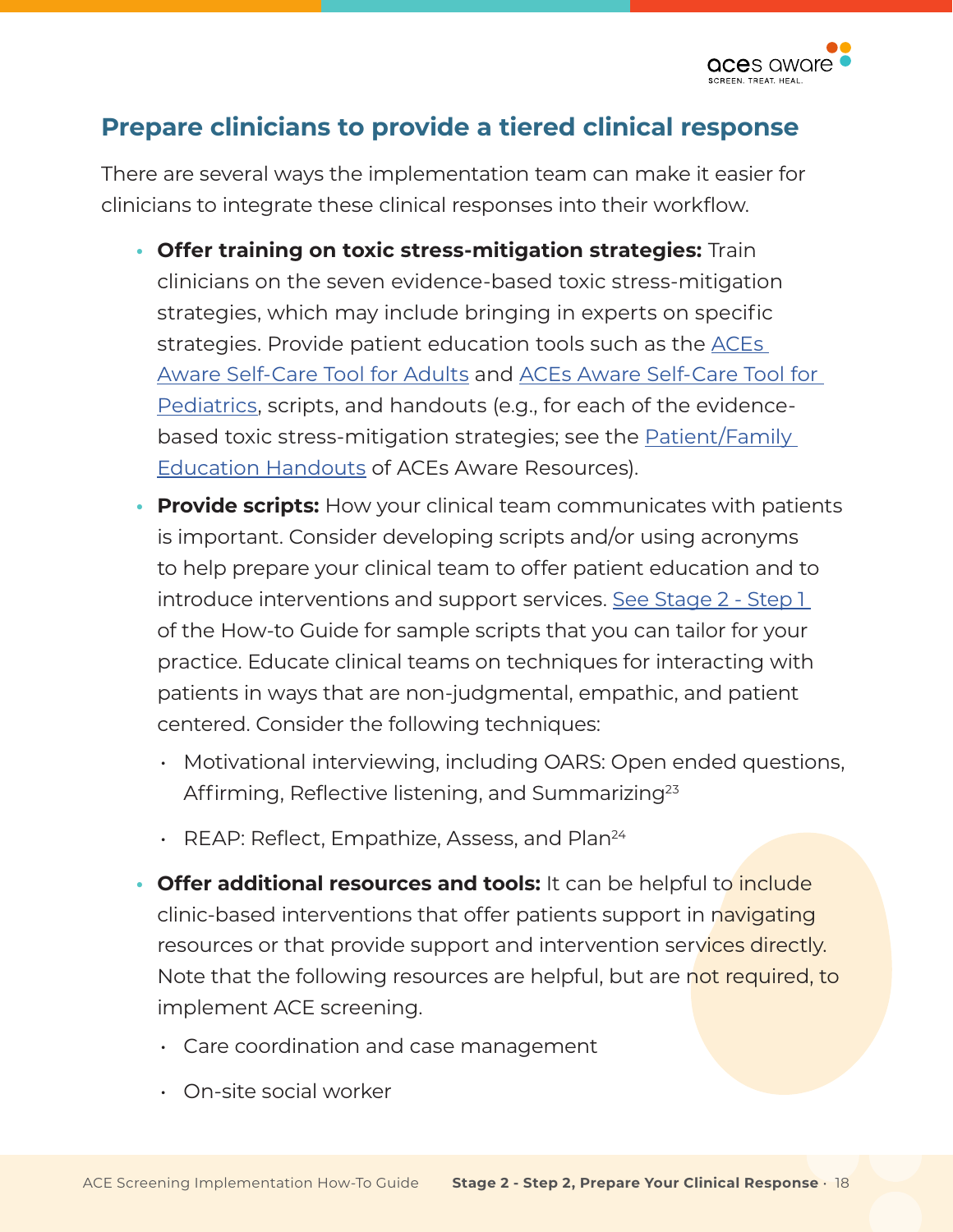

- Behavioral health integration
- Support groups
- Group clinic models
- On-site behavior and development specialist

## **Conclusion**

A "tiered" approach to the clinical response to toxic stress offers the busy clinician a way to quickly organize their treatment plan and clinical response based on the needs of the unique patient in front of them. The tiered approach – that includes primary, secondary, and tertiary prevention strategies – also provides the implementation team with a framework to help clinicians determine the level of intervention and support that is needed for patients at different levels of risk for toxic stress.

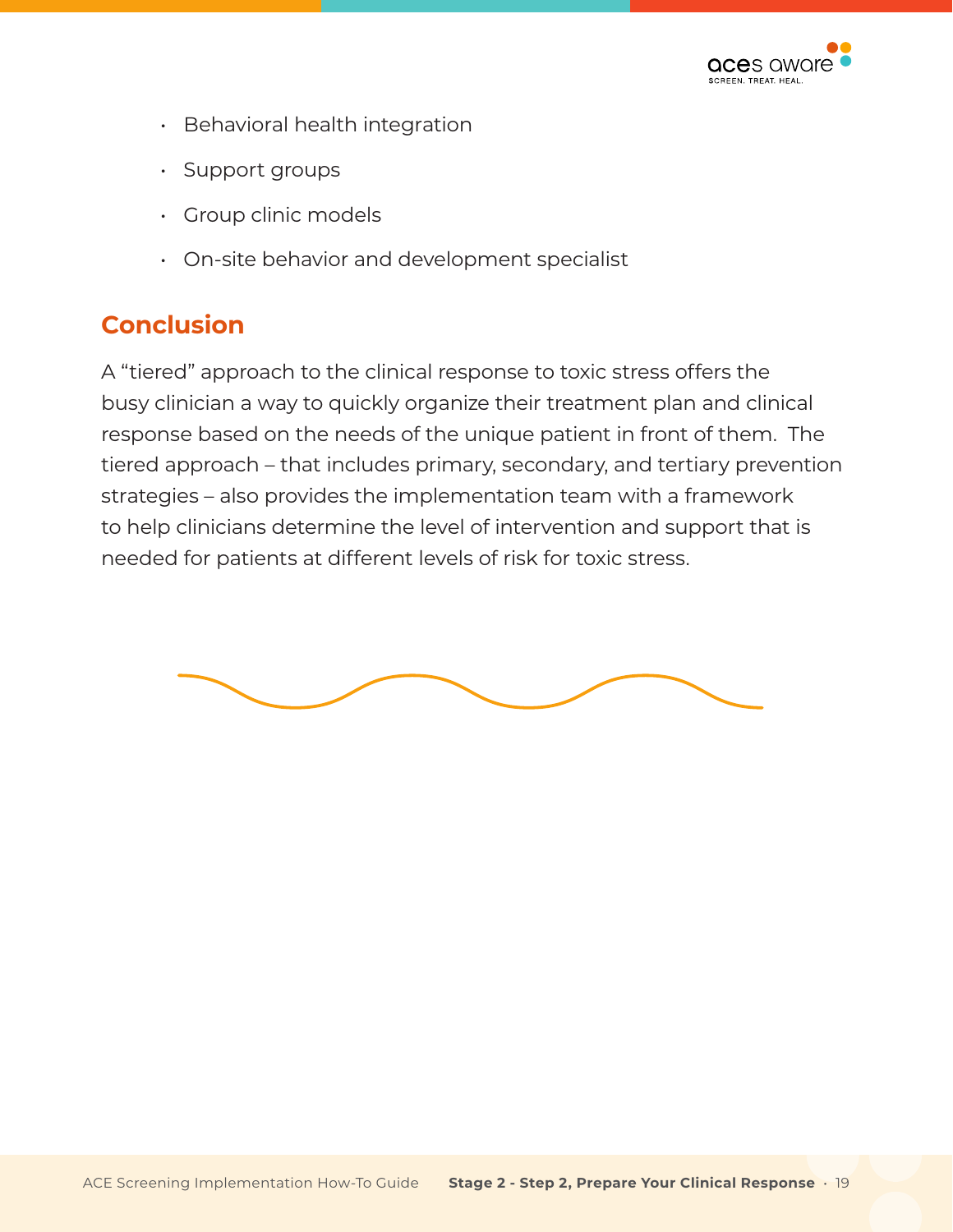

## <span id="page-19-0"></span>**Endnotes**

- 1. Bhushan D, Kotz K, McCall J, Wirtz S, Gilgoff R, Dube SR, Powers C, Olson-Morgan J, Galeste M, Patterson K, Harris L, Mills A, Bethell C, Burke Harris N, Office of the California Surgeon General. Roadmap for Resilience: The California Surgeon General's Report on Adverse Childhood Experiences, Toxic Stress, and Health. Office of the California Surgeon General, 2020. DOI: 10.48019/PEAM8812. p80.
- 2. Hagan JF, Shaw JS, Duncan PM, editors. Bright Futures: Guidelines for Health Supervision of Infants, Children, and Adolescents [pocket guide]. 4th ed. Elk Grove Village, IL: American Academy of Pediatrics, 2017.
- 3. Hornor G. Child Maltreatment: Screening and Anticipatory Guidance. Journal of Pediatric Health Care 2013; 27(4): 242-250. [https://www.jpedhc.org/article/S0891-5245\(13\)00059-X/full](https://www.jpedhc.org/article/S0891-5245(13)00059-X/fulltext#tbox2)[text#tbox2](https://www.jpedhc.org/article/S0891-5245(13)00059-X/fulltext#tbox2).
- 4. ACEs Aware. Applying the Science of Toxic Stress to Support Children's Health Webinar, 2021. [https://www.acesaware.org/events/applying-the-science-of-toxic-stress-to-support-childrens](https://www.acesaware.org/events/applying-the-science-of-toxic-stress-to-support-childrens-health/)[health/](https://www.acesaware.org/events/applying-the-science-of-toxic-stress-to-support-childrens-health/).
- 5. Sapolsky RM, Romero LM, Munck AU. How do glucocorticoids influence stress responses? Integrating permissive, suppressive, stimulatory, and preparative actions. Endocrine Reviews 2000; 21(1): 55-89; Lindsay KL, Buss C, Wadhwa PD, Entringer S. The interplay between nutrition and stress in pregnancy: Implications for fetal programming of brain development. Biological Psychiatry 2019; 85(2): 135-49; Warne JP. Shaping the stress response: interplay of palatable food choices, glucocorticoids, insulin and abdominal obesity. Mol Cell Endocrinol 2009;300(1-2):137-46.
- 6. Bhushan D, Kotz K, McCall J, Wirtz S, Gilgoff R, Dube SR, Powers C, Olson-Morgan J, Galeste M, Patterson K, Harris L, Mills A, Bethell C, Burke Harris N, Office of the California Surgeon General. Roadmap for Resilience: The California Surgeon General's Report on Adverse Childhood Experiences, Toxic Stress, and Health. Office of the California Surgeon General, 2020. DOI: 10.48019/PEAM8812. P106.
- 7. Dr. Burke Harris Center for Youth Wellness Presentation.
- 8. Bhushan D, Kotz K, McCall J, Wirtz S, Gilgoff R, Dube SR, Powers C, Olson-Morgan J, Galeste M, Patterson K, Harris L, Mills A, Bethell C, Burke Harris N, Office of the California Surgeon General. Roadmap for Resilience: The California Surgeon General's Report on Adverse Childhood Experiences, Toxic Stress, and Health. Office of the California Surgeon General, 2020. DOI: 10.48019/PEAM8812. p96-125.
- 9. Hornor G. Child Maltreatment: Screening and Anticipatory Guidance. Journal of Pediatric Health Care 2013; 27(4): 242-250. [https://www.jpedhc.org/article/S0891-5245\(13\)00059-X/full](https://www.jpedhc.org/article/S0891-5245(13)00059-X/fulltext#tbox2)[text#tbox2](https://www.jpedhc.org/article/S0891-5245(13)00059-X/fulltext#tbox2); Garner, Andrew, and Michael Yogman. "Preventing childhood toxic stress: partnering with families and communities to promote relational health." Pediatrics 148.2 (2021).
- 10. Zuckerman B, Khandekar A. Reach Out and Read: evidence based approach to promoting early child development. Curr Opin Pediatr. 2010;22(4):539–544 . Garner, Andrew, and Michael Yogman. "Preventing childhood toxic stress: partnering with families and communities to promote relational health." Pediatrics 148.2 (2021).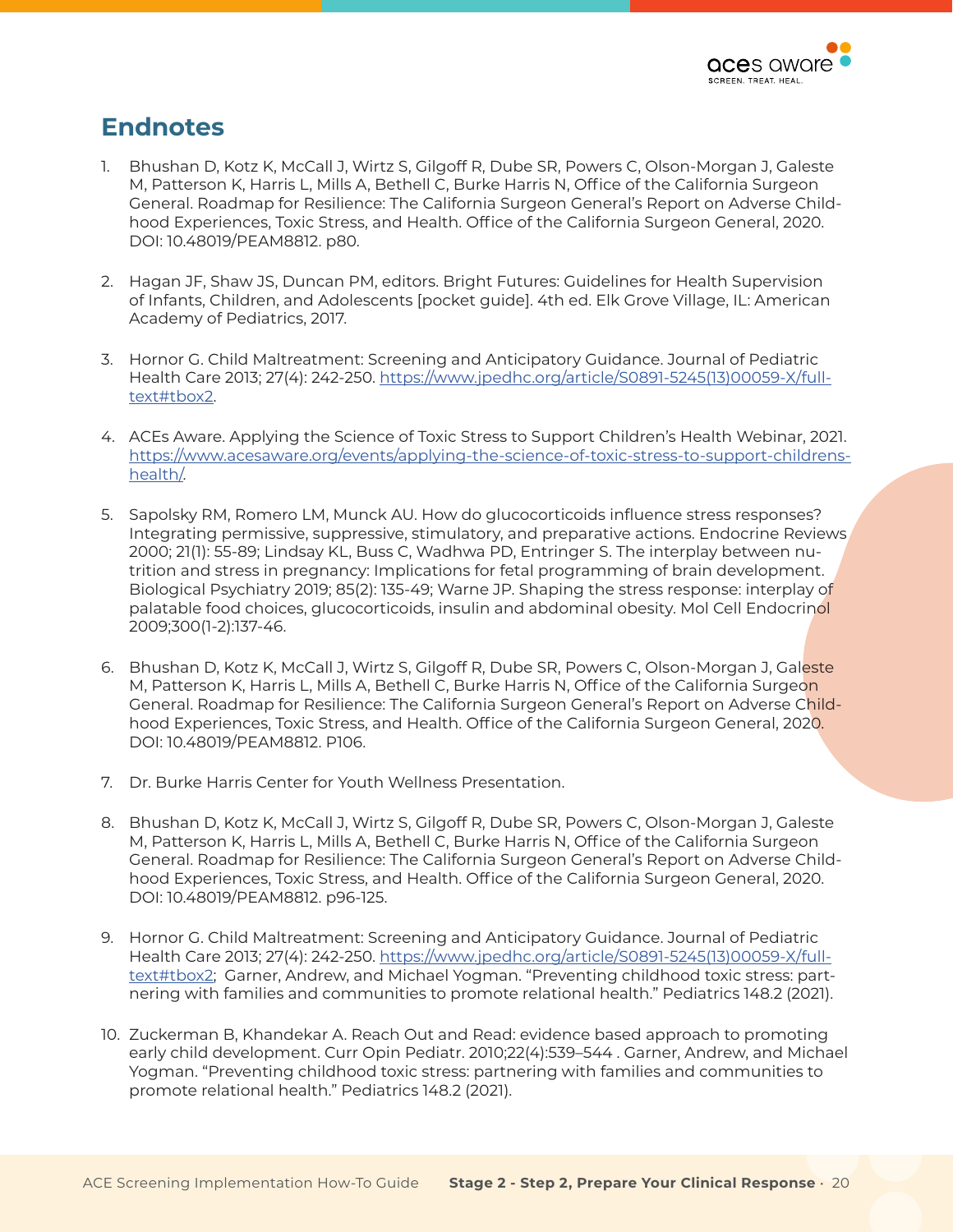

- <span id="page-20-0"></span>11. ACEs Aware. Applying the Science of Toxic Stress to Support Children's Health Webinar, 2021. [https://www.acesaware.org/events/applying-the-science-of-toxic-stress-to-support-childrens](https://www.acesaware.org/events/applying-the-science-of-toxic-stress-to-support-childrens-health/)[health/](https://www.acesaware.org/events/applying-the-science-of-toxic-stress-to-support-childrens-health/).
- 12. Kiecolt-Glaser JK. Stress, food, and inflammation: Psychoneuroimmunology and nutrition at the cutting edge. Psychosomatic Medicine 2010; 72(4): 365-9. Kiecolt-Glaser JK, Fagundes CP, Andridge R, et al. Depression, daily stressors and inflammatory responses to high-fat meals: When stress overrides healthier food choices. Molecular Psychiatry 2017; 22(3): 476-82.
- 13. Garner, Andrew, and Michael Yogman. "Preventing childhood toxic stress: partnering with families and communities to promote relational health." Pediatrics 148.2 (2021).
- 14. Lorente-Cebrián, Silvia, et al. "Role of omega-3 fatty acids in obesity, metabolic syndrome, and cardiovascular diseases: a review of the evidence." Journal of physiology and biochemistry 69.3 (2013): 633-651.
- 15. Mantzios, Michail, and Janet Clare Wilson. "Exploring mindfulness and mindfulness with self-compassion-centered interventions to assist weight loss: theoretical considerations and preliminary results of a randomized pilot study." Mindfulness 6.4 (2015): 824-835.
- 16. Beccuti, Guglielmo, and Silvana Pannain. "Sleep and obesity." Current opinion in clinical nutrition and metabolic care 14.4 (2011): 402. Chapman, Daniel P., et al. "Adverse childhood experiences and sleep disturbances in adults." Sleep medicine 12.8 (2011): 773-779.
- 17. Homan, Gretchen J. "Failure to thrive: a practical guide." American family physician 94.4 (2016): 295-299.
- 18. Tandon, D., Mackrain, M., Beeber, L., Topping-Tailby, N., Raska, M. and Arbour, M., 2020. Addressing maternal depression in home visiting: Findings from the home visiting collaborative improvement and innovation network. PloS one, 15(4), p.e0230211. Lieberman, A.F., 2004. Child-Parent Psychotherapy: A Relationship-Based Approach to the Treatment of Mental Health Disorders in Infancy and Early Childhood.
- 19. Schutz, Dominique Durrer, et al. "European practical and patient-centred guidelines for adult obesity management in primary care." Obesity facts 12.1 (2019): 40-66.
- 20. O'Reilly, Gillian A., et al. "Mindfulness-based interventions for obesity-related eating behaviours: a literature review." Obesity reviews 15.6 (2014): 453-461.
- 21. Fabricatore, Anthony N. "Behavior therapy and cognitive-behavioral therapy of obesity: is there a difference?." Journal of the American dietetic association 107.1 (2007): 92-99.
- 22. Martin-Rodriguez, Elena, et al. "Comorbidity associated with obesity in a large population: The APNA study." Obesity research & clinical practice 9.5 (2015): 435-447.
- 23. Miller, W. R., & Rollnick, S.Motivational interviewing: Preparing people for change, (2nd ed.) New York: The Guilford Press, 2002.
- 24. Dubowitz H, Saldana L, Magder L, et al. Protocol for comparing two training approaches for primary care professionals implementing the Safe Environment for Every Kid (SEEK) model. Implement Sci Commun 2020; 1, 78. [https://doi.org/10.1186/s43058-020-00059-9.](https://doi.org/10.1186/s43058-020-00059-9)